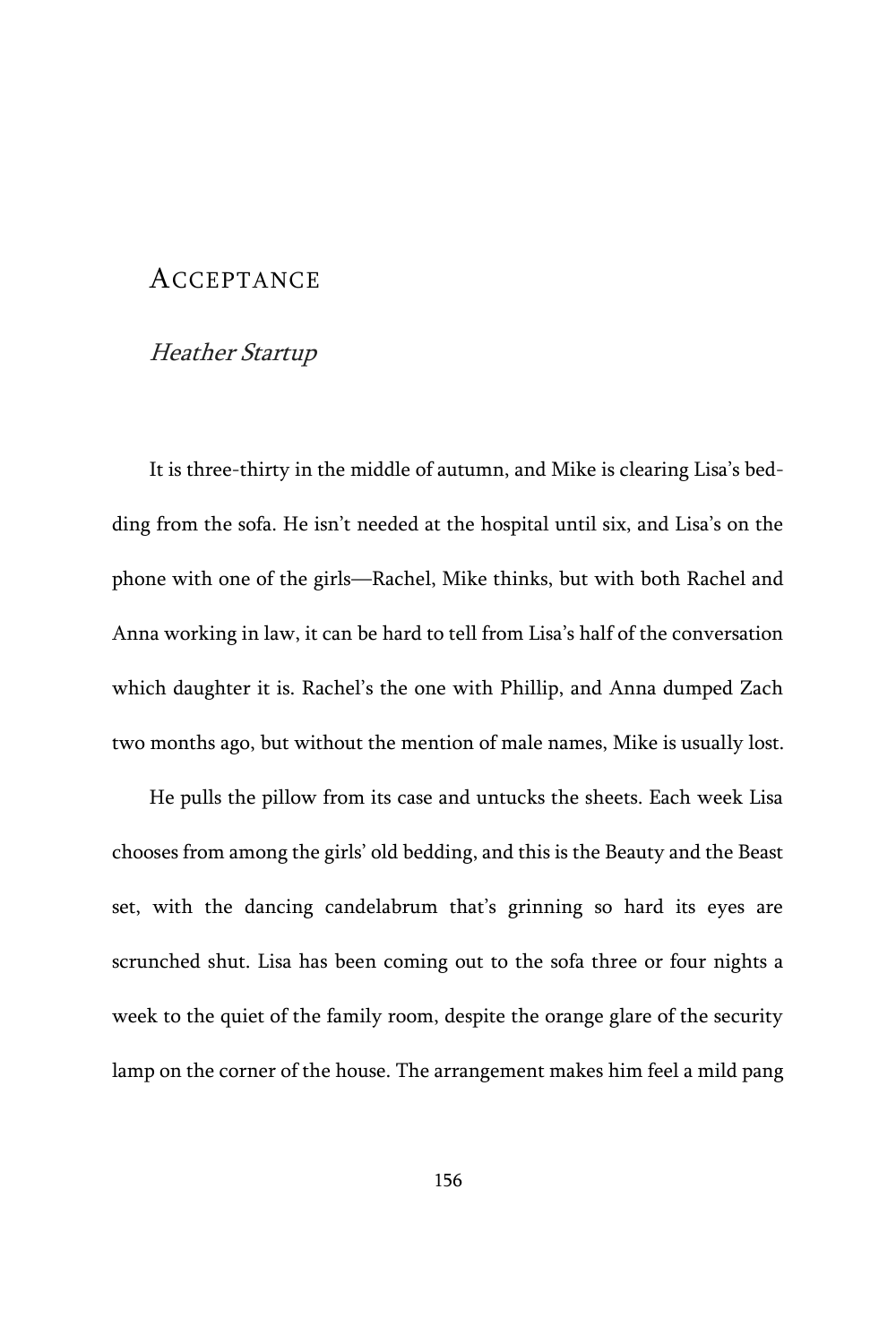of guilt followed quickly by resentment that she should make him feel guilty. She could, after all, simply take over the guest room.

The sheets peel away from the cushions, and Mike balls them up. He wants to toss them in the hamper, but Lisa will need them tonight, or tomorrow. She used to say he snored, but now she won't tell him why she sneaks out here in the middle of the night. He doesn't suspect an affair, or anything else. All he knows is that the formerly humorous image of the husband getting kicked out of bed for some minor indiscretion has been reversed, and couples headed for divorce must sleep separately before the beginning of the end. Mike remembers the end of his own parents' marriage, severed only by death according to those who couldn't press their faces against its windows and peer in before the diagnosis. Perhaps more knowledge of what was happening in his father's brain would have smoothed things over, but the forgetfulness and moments of anger piled up before anyone thought to ask if those things were really him. Then he pissed his pants and lost his vocabulary, descending into confusion as everything paradoxically became clearer for everyone who saw him. Mike wondered if he still registered the disgust and pity on the face of the wife whose name he couldn't remember. Mike hired a live-in nurse for his father but really for both of them, to unburden his mother as much as he could. Mike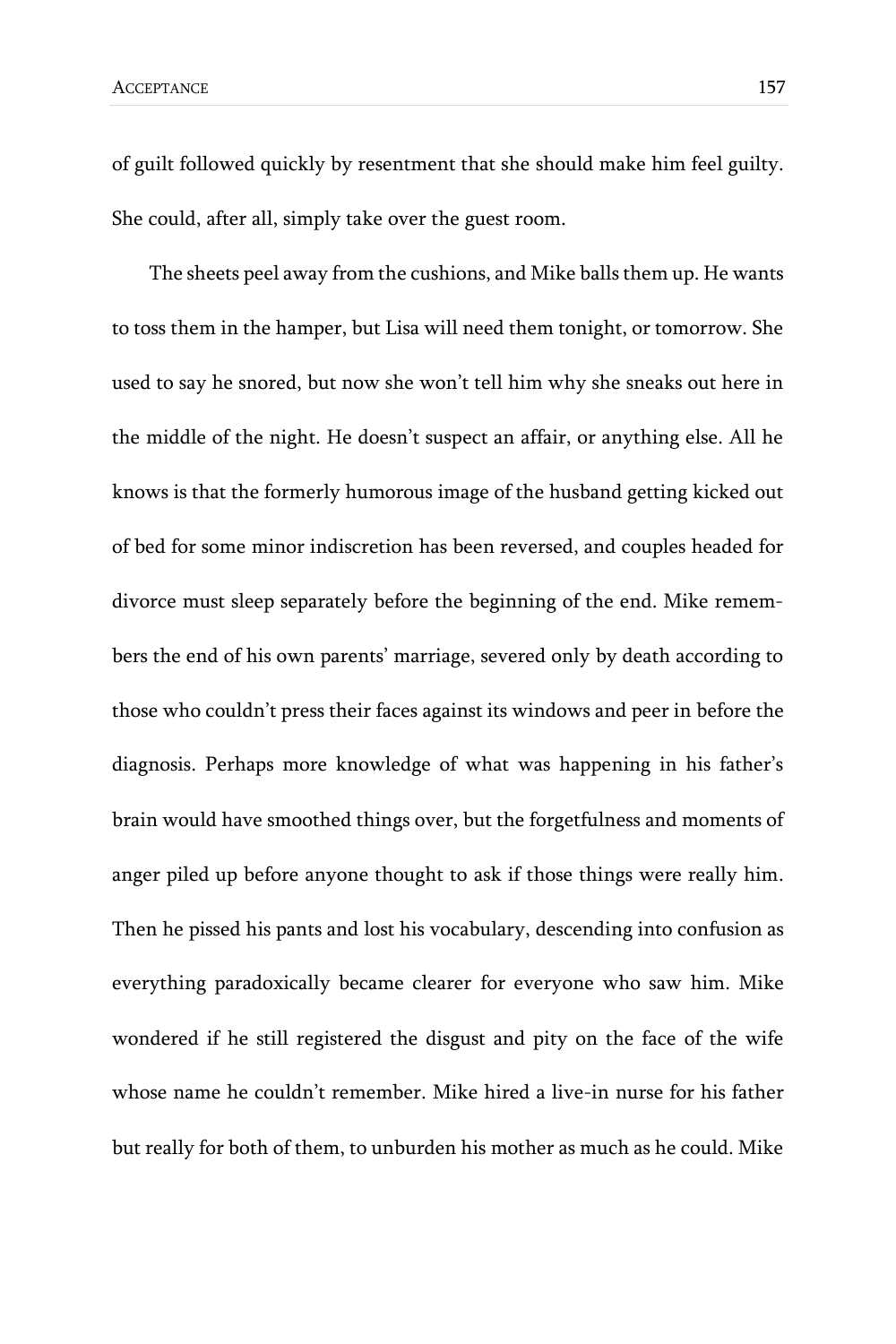was ten years younger then, feeling less put upon than needed. He obligingly reminded himself that his time would come too, even as pride descended on him whenever he saw his mother haul her slippered feet onto the ottoman.

The garage door grumbles open, and Mike starts, dropping the top sheet. He chides himself; Lisa is on the front porch, not parking the car. It isn't her. He shouldn't suddenly feel like a dog that has wet the carpet.

But that means—

"Dad?" Derek's voice reaches him from the back hallway, its usual demanding note stretching the word into two syllables.

Mike is silent. Derek doesn't want to see Mike. He wants to know if his father is home or if he's free to play video games all afternoon. A clomp— Derek's book bag—emanates from the hall, then a sigh. Mike folds the top sheet.

"Dad." Derek is in the doorway between family room and kitchen, a Coke in one hand. His eyebrows have disappeared under his shaggy bangs.

"Hello to you, too," Mike says. "Have you sent that application off?"

Derek's shoulders fall. "Why can't I take more time to make sure everything's as good as I can make it?"

Derek is procrastinating. They both know it.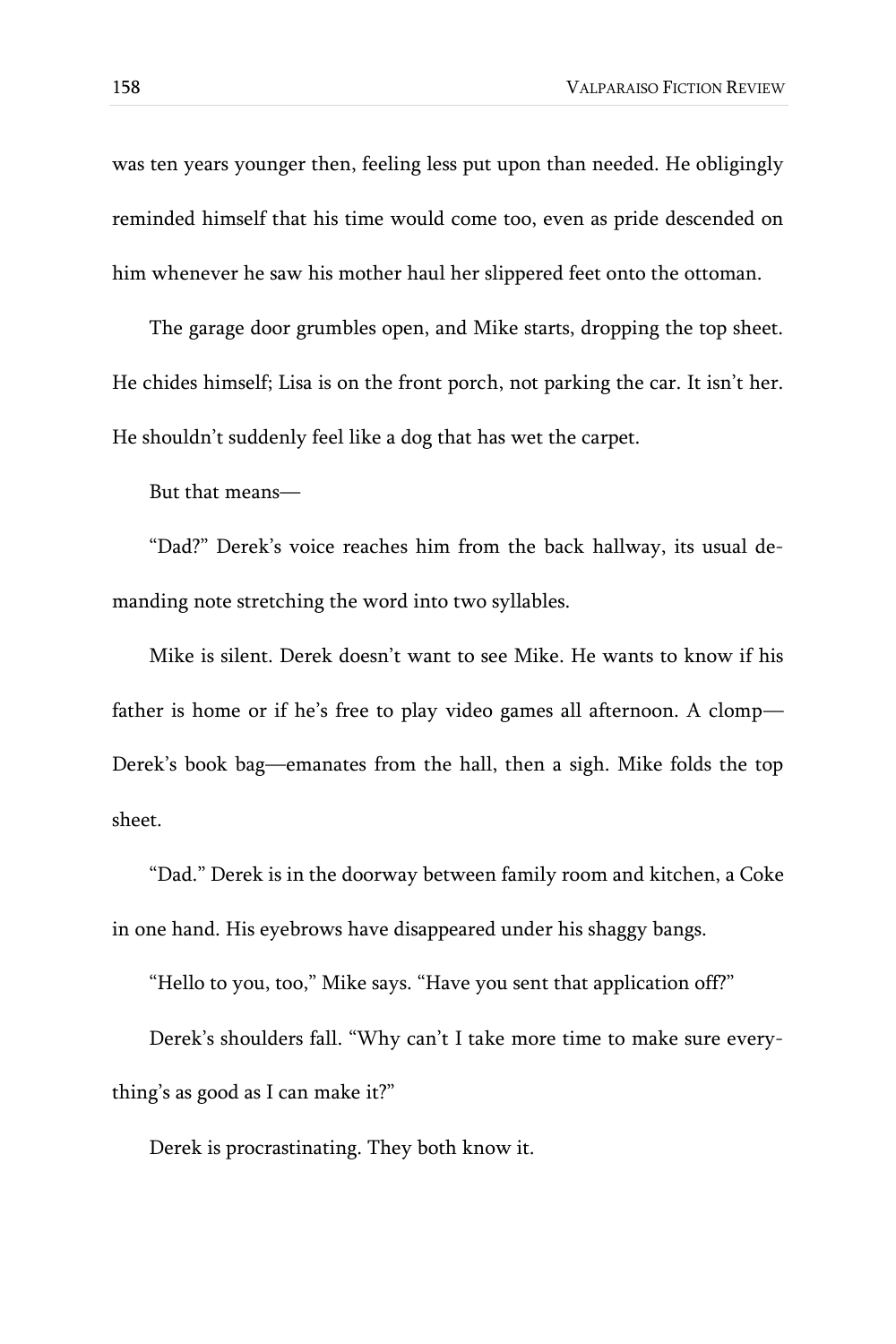Mike steps around the sofa. "Duke is your top choice. Why not go for it? You know you're more likely to be picked from the early decision pool." It may be true for early-decision applicants in general, but it is doubly true for Derek. He barely passed chemistry, and his current C+ in calculus makes Mike hope they can smuggle Derek into Duke via early decision before he can bomb the class. Of course, an offer can be rescinded if grades aren't kept up, but a foot in the door is better than waiting outside.

Mike sets the sheets on the overstuffed chair by the couch. Once those forms are filled out, there will be nothing to do but wait, wait and make sure Derek applies to his safety schools. Waiting will be a relief, but waiting is also a barrier between Mike and the empty nest, its absence of children a commendation of his ability to launch them into the world.

"She's just going to put it all back again," Derek says.

"Application," Mike says. "Now."

Lisa will cry for the first couple weeks, he's sure. She'll say things like All our babies are on their own and I never thought it would really happen, you know? He will wrap his arms around her until she cries herself to sleep. He will carry her to bed, and she will be so exhausted that she will stay asleep through the night no matter what has been bothering her about him. And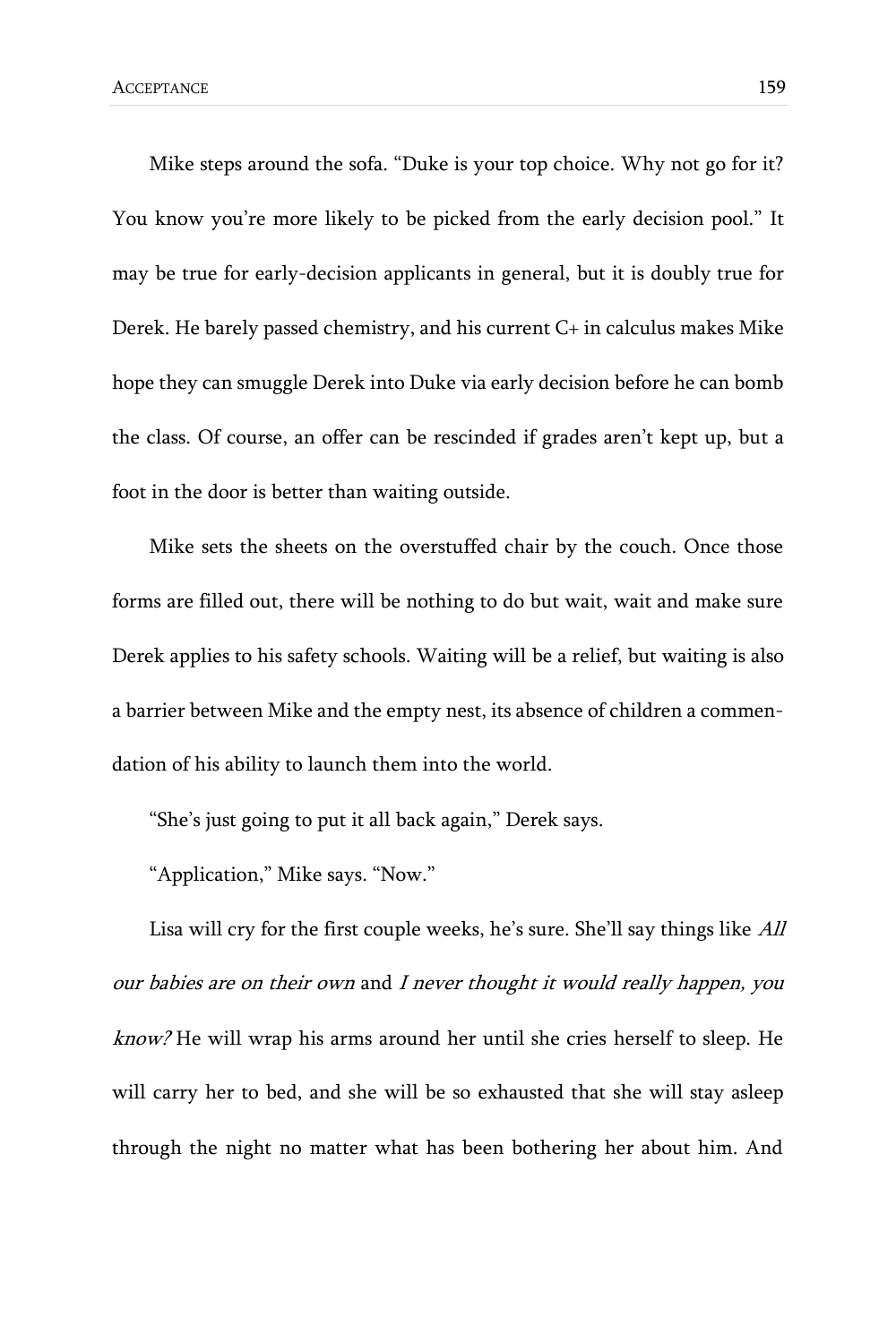when her tears are gone, they will spend their nights at salsa clubs, at restaurants they've never been to, on long walks around their neighborhood. They'll roam the city like they did as newlyweds, without so much as a dog demanding that they come home.

§

Snow dusts the front yard like the powdered sugar on one of Lisa's bakesale cakes. If it lasts through the night, the yellowed grass should be covered by morning, and everything that has fallen victim to autumn will be hidden and clean. Tomorrow Mike will take Derek out to clear the driveway, and with both of them working, it shouldn't take more than an hour. Mike stabs a bite of chicken and lifts it to his mouth, glad for the sudden rattle of the heater.

Derek shovels the chicken into his mouth, hardly stopping for a sip of water. His eyes never leave his food, always a sign that something is wrong.

"Do you want seconds, honey?" Lisa asks.

"No thanks, Mom," Derek says, as if he isn't acting like they haven't fed him in a week. Mike knows better than to ask. Asking will only get him a Jeez, Dad, you're always thinking something's up. Then Derek, who might have been ready to talk in half an hour, won't tell them anything for three days at best.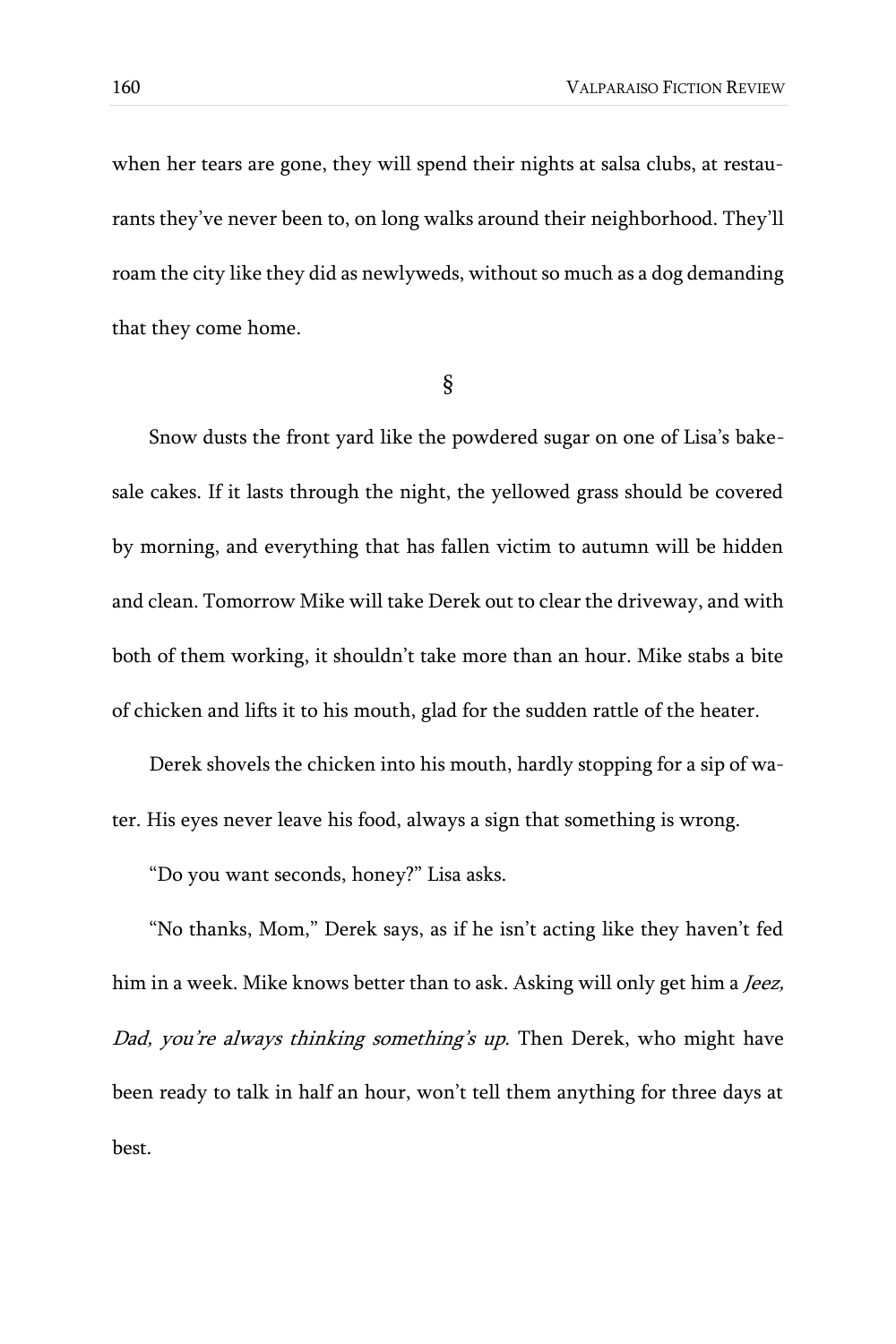"How's the college process coming along?" Lisa asks. Derek has always allowed her to ask. Maybe, despite Lisa's well-worn advice about parents picking their battles, Mike has allowed Derek to make the rules more than he should.

"Pretty good, pretty good." Derek drops his fork, letting it clatter to the plate as he picks up his water glass. With the excuse to stop speaking, he is unhurried as he drinks, moving in slow motion compared to how he was eating a minute ago. He sets down the glass and says nothing else.

"So what's pretty good?" Mike asks. "Any news?"

"Dad, don't worry. I'll tell you when I hear any."

Lisa puts more salad on her plate. She gestures for Mike to pass her the dressing, and he wonders why she doesn't ask him for it. Maybe they've gotten into the habit of letting Derek silence them.

"Duke is supposed to let you know soon, right?" Mike asks.

Lisa sprinkles more salt on her potatoes.

"Yeah," Derek says, "but let's not get our hopes up or anything."

Mike grunts. "Shouldn't it be here already, since you sent in the early decision application?"

Derek looks like a wild deer when it's approached. Mike knows not to move too quickly.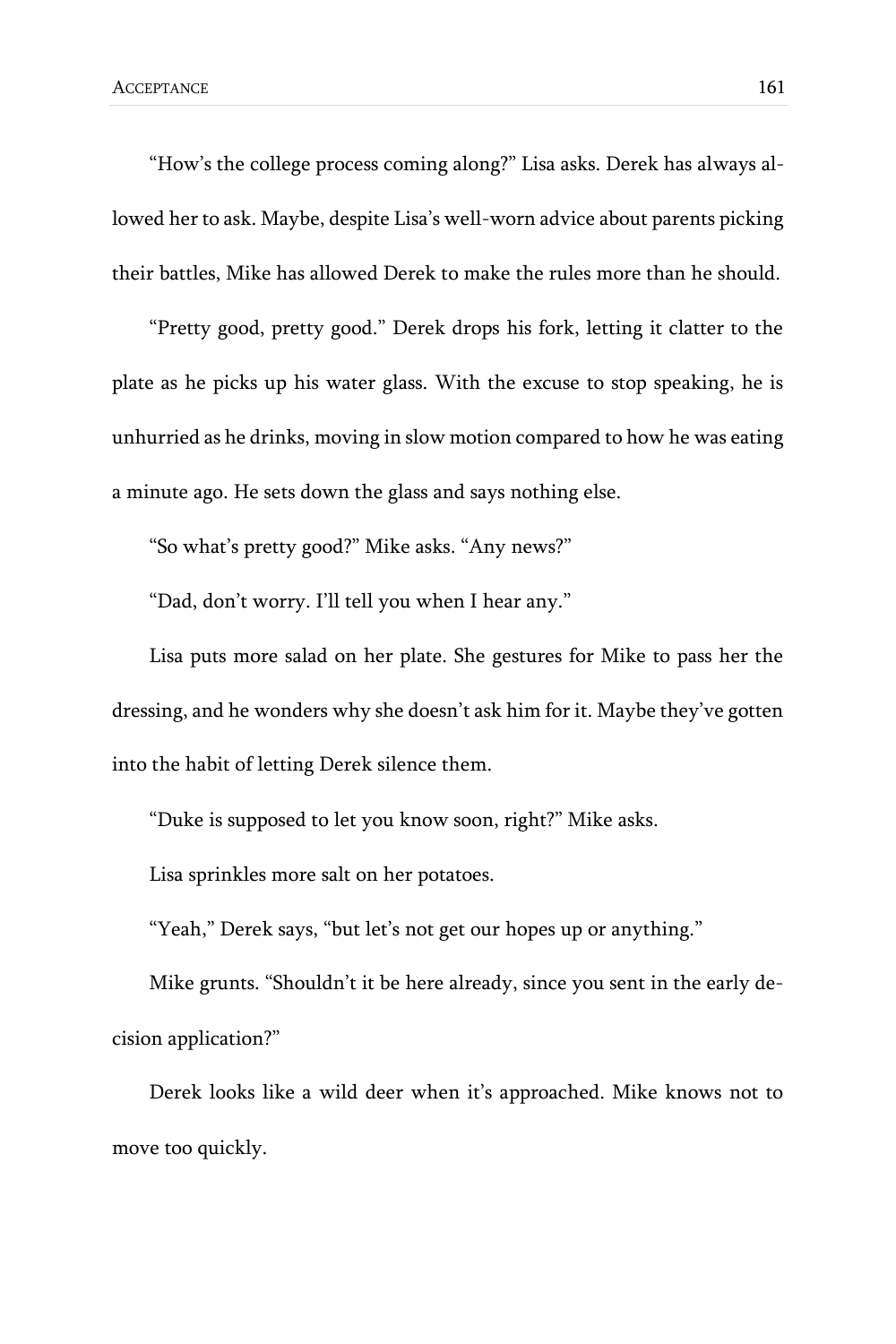Lisa sets down her fork. "Well, that's not quite how it works. The decisions go—"

Mike holds up a hand. He has Derek in his sights.

"You didn't get a rejection already, did you?" Mike pumps his voice full of concern, a concern that is real but feels false.

"I—I didn't do early decision."

Mike blinks.

"I didn't apply to Duke at all."

Mike scoops up a mouthful of potatoes, mostly to push back whatever he was about to say. He chews slowly, with Derek and Lisa watching him, Derek through downcast eyes and Lisa with her knife paused over the chicken. So. After all the tutoring, all the volunteer hours Mike has managed to get him at the hospital, all the time he and Lisa have spent helping him with homework too cowardly to apply to Duke. Mike himself was accepted by three Ivy League schools. Lisa met him at Princeton. Rachel and Anna were both accepted by their early-decision universities. Derek can't even apply to Duke.

"Well, what's the plan now?" he mumbles as he lifts his glass to his mouth. He takes a long gulp.

"I dunno. There's always—"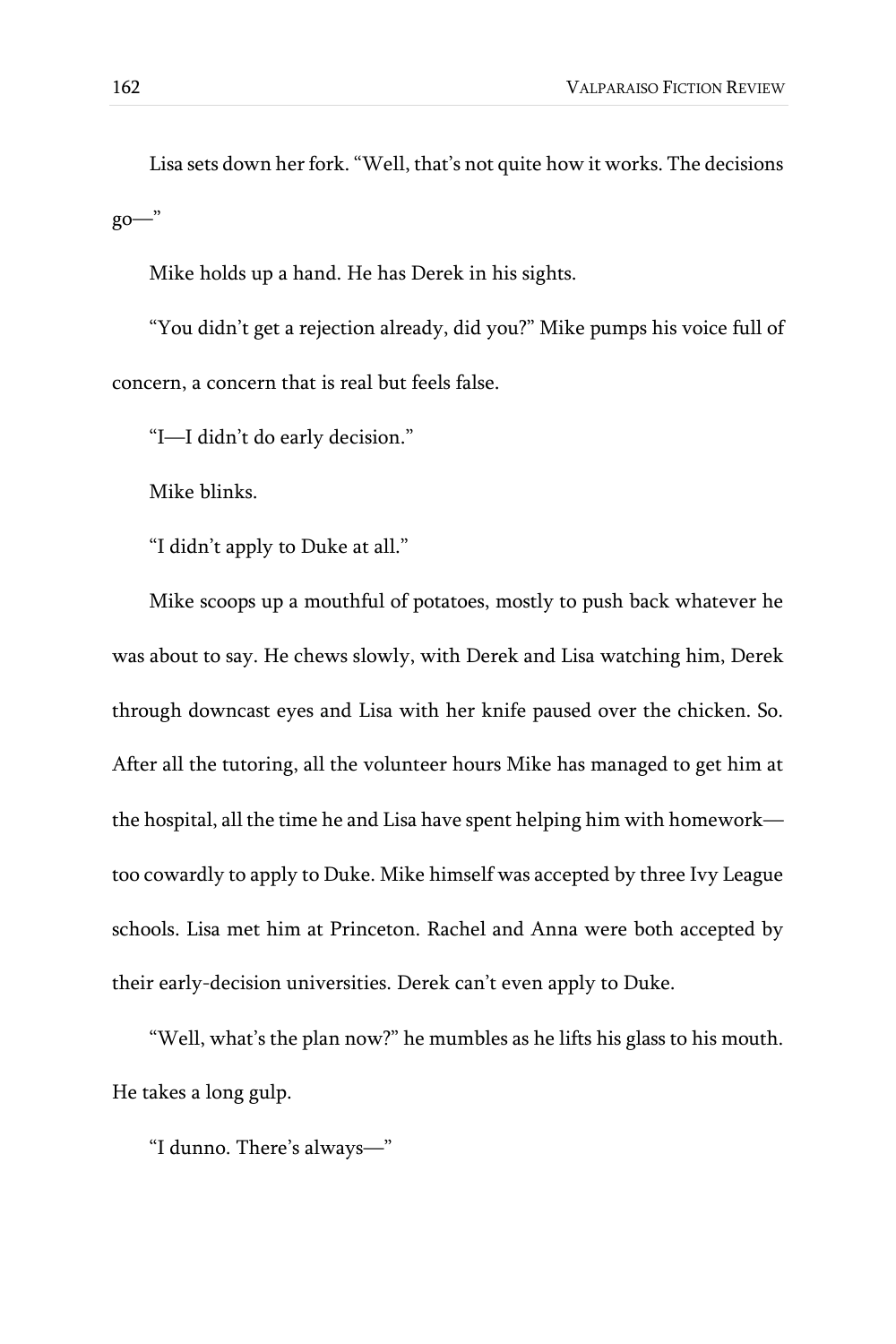Mike meets Derek's eyes, and Derek stops. His only son is not going to settle for a safety school. That was just to calm Derek's nerves about the application process. It was never an option, just a reassurance that now seems like a debilitating crutch.

"I guess I could apply for regular decision," Derek says.

"You guess?" Mike leans forward again, so far that the back legs of his chair come off the floor. "You've got to know, son."

"He knows." Lisa is looking at Derek but talking to Mike. "He'll get it done. When is the regular decision deadline?"

Derek reddens. "Three days."

Mike has never thought about how short three days really is, how little can be accomplished in three days. Seventeen years of raising Derek, and here they are, with only the thinnest veneer of control. For seventeen years, he and Lisa have talked themselves into believing they didn't have two wheels in the air. After this week, the wheels come down, or they all tip over.

"But Duke uses the common application, right?" Mike tries to sound encouraging. "You probably have all your materials assembled anyway."

"All but the essay." Derek is addressing his empty plate. "Something about why I'm interested in going to Duke. It's kind of vague."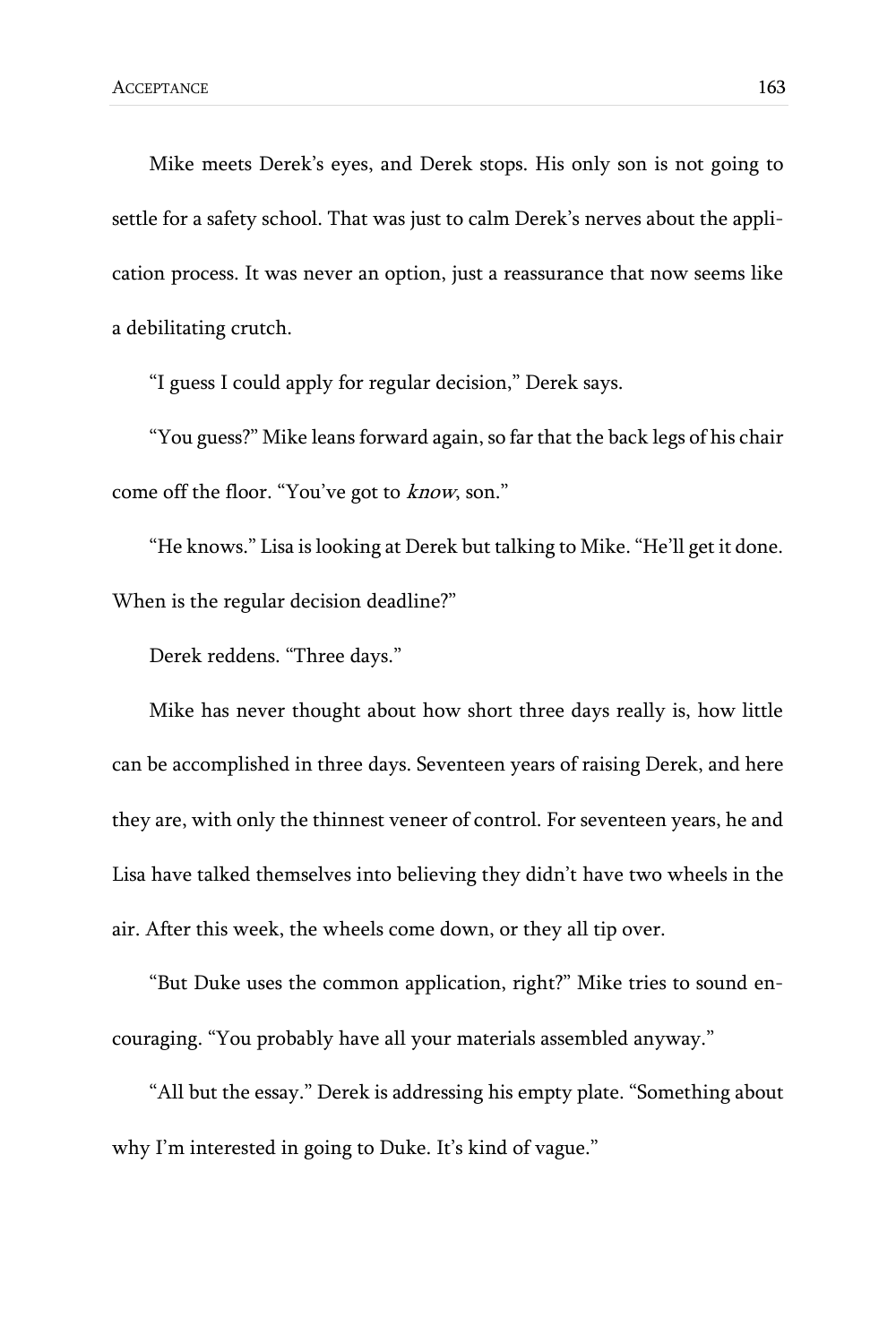"Well, you wouldn't know passion if it punched you in the face." Mike is surprised he said it, more surprised at the dead calm in his voice. He expects Lisa to chide him, but she and Derek are silent. Mike tips up his water glass and drains it. When he sets it down, Derek is getting up. Lisa is shaking her head and stabbing at the chicken.

#### §

Mike waits until Derek has lost himself in *Call of Duty* and Lisa is reading on the patio. When both appear safely settled in their respective seats, Mike heads upstairs to Derek's room. The laptop is on the bed, closed and powered down; the sight of it strikes at him like a reproach for what he is about to do. Mike picks it up and goes to his study. Hopefully Derek has charged the laptop enough for Mike to use it without having to sneak back for the power cord.

Mike shuts the door behind him, powers on the laptop, and unfolds his handwritten list of passwords while he waits for the computer to turn on. Lisa thinks it's overkill to make Derek give them all his passwords. Mike thinks you can never be too careful, and sure enough, his "overprotectiveness" is about to save his son's ass.

He logs in to Derek's account in the common application site. A couple of the safety schools use it, and so does Duke. Mike scans the contents. It's basic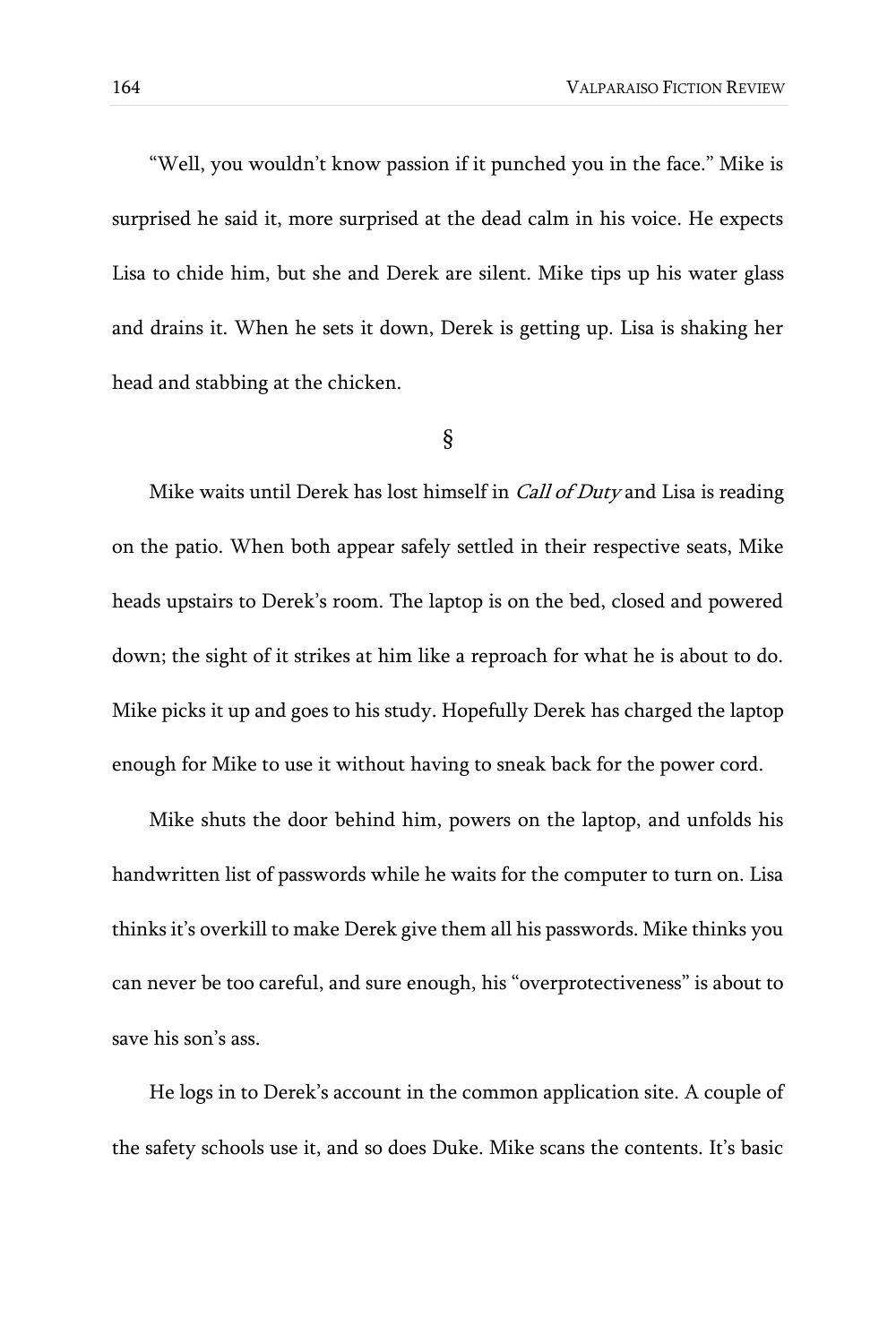information, nothing Derek could possibly screw up. Mike just needs to send it to Duke.

But there's also the matter of the essay.

Mike clicks the start menu and types "college essay." Several results appear. He clicks the one with the most recent date. It's called "Essay for college - final draft?"

Mike knows the answer to that question in an instant. The essay is a mess. He wants to read the whole thing before considering its chances, but he can't help noticing the mistakes, both overt and subtle. Derek has put there for their. Mike sees one instance of *there* for *they're*, doubly wrong since contractions, he is sure he has told Derek, aren't appropriate in essays. It looks, too, like Derek has replaced all the semicolons with commas.

But it is even worse than that. The essay says nothing. Derek has chosen the topic—Mike is certain it was Derek's choice—of "My Best Day Ever." It covers the time his seventh-grade art teacher asked him to help design the backdrop for the school play. Mike has no idea this ever happened. He couldn't begin to tell Derek everything that's wrong with this essay—seventh-grade achievements! banal structure! generic title!—and he is sure Derek wouldn't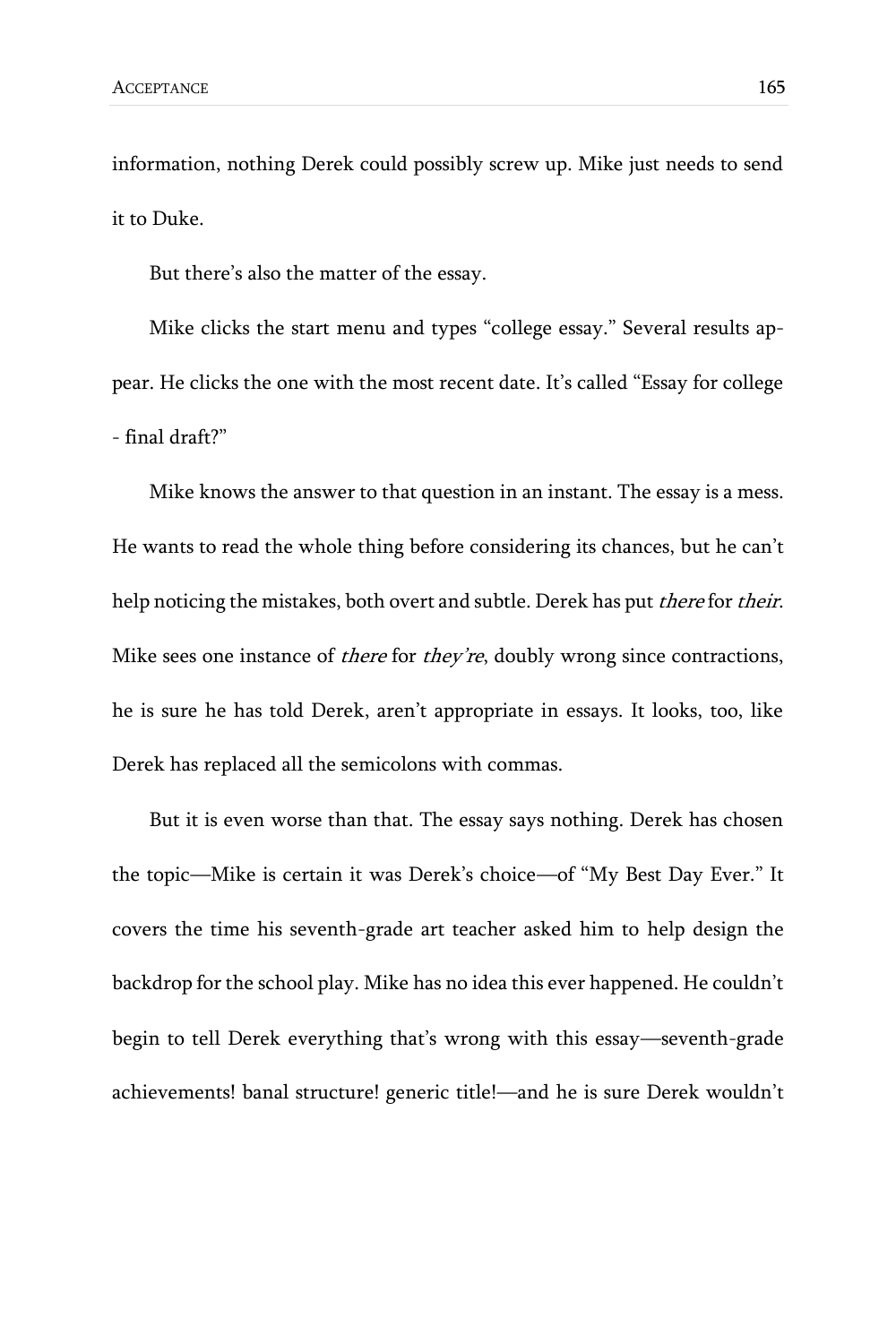understand anyway. Derek can't even tell that "My Best Day" says nothing about why he belongs at Duke.

Mike opens a new document and begins typing. He recalls a better best day in Derek's junior year, a day when Derek job shadowed him in the operating room. The morning was slow, and Mike got to introduce him to the nurses and the other doctors who were between cases. He gave Derek a tour of the hospital, something you couldn't get on a standard take-your-child-towork day when you'd just sit in the corner of an office. They went into an empty operating room, and Mike pointed out everything Derek could possibly want to see: This is the scalpel. These are the forceps. This is the cardiac monitor. Derek was quiet at first, looking around the room from under his hair, but then, when Mike held up the oxygen mask, he asked, Can I hold it? He touched the circular tube with near reverence and said, This looks like one of those little inner tubes I used to swim with. He seemed to really enjoy the rest of the day, looking around more and asking questions. He even watched Mike perform a C-section. Some doctors' kids chose to shadow the procedure right there in the OR, but Mike got Derek set up beforehand in the viewing room. Mike pointed out the trash can and the exit in case Derek couldn't handle the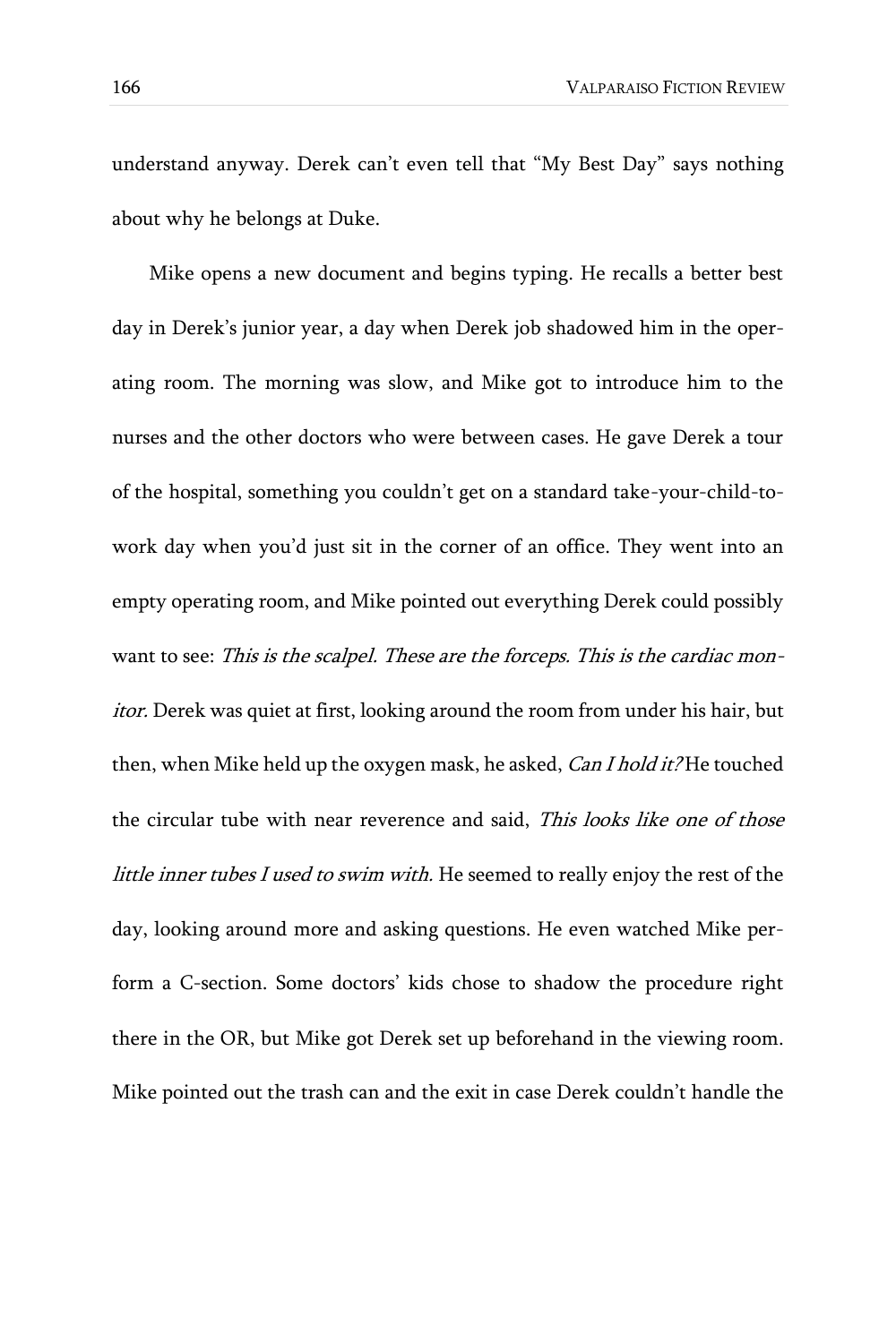sight of blood, but Derek just braced himself against the counter instead of rushing out like Mike thought he might.

"…which is why," Mike finishes typing, "I want to study medicine and why not only would I benefit from four years at Duke, but Duke would benefit from having me as part of its student body."

### §

Mike's thoughts aren't on Duke when the letter comes. The family is prepping an early dinner, and Mike is telling Lisa about the Saturday-night dinner reservations he's made at the new Cantonese place across town. Mike doesn't say he hopes Lisa will sleep through the night in their bed, too tired from drinks and the long drive to move out to the couch. Lisa is stirring pasta sauce and absently flipping through envelopes, both hands fluttering between tasks and suddenly going still.

"Derek?" Her voice is strained, and Mike knows. It's Duke. The envelope looks thick. "Derek, you have some important mail."

Derek slouches in as if preparing for a firing squad. He takes the envelope. Lisa's wooden spoon is poised above the sauce. Mike clutches his glass in his hand. No one says anything for a full minute.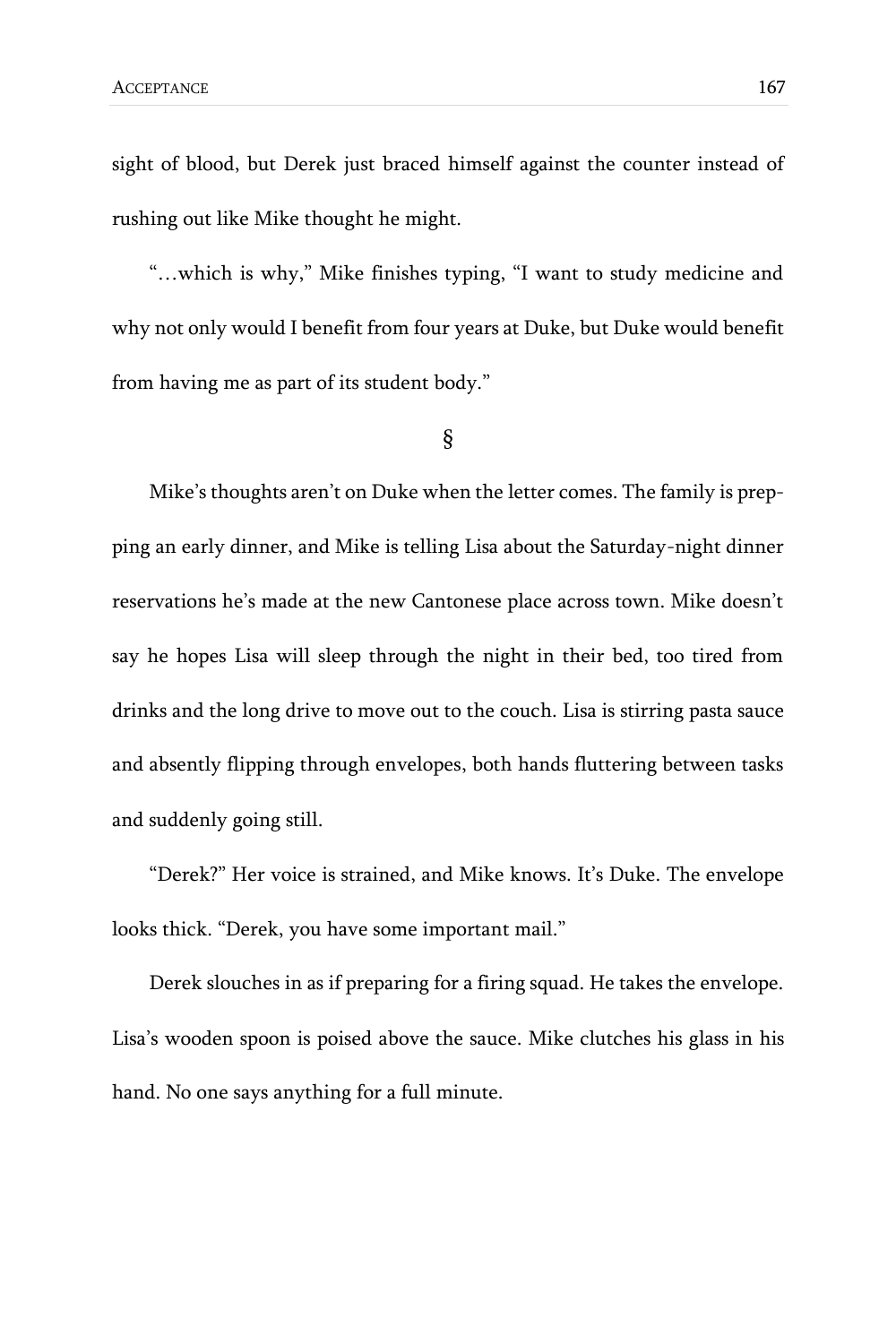"Oh my God. I—I'm in." When he looks up, shock and exuberance are warring on his face, turning it red as his smile grows. "You guys, I—I got into Duke."

Lisa screams as if Derek has been awarded a scholarship to Harvard. She throws her arms around him, hitting his bewildered elbows as he tries, too late, to return the hug. Between her exclamations, Mike hears Derek say, "I don't even remember sending them my application."

"Of course not! You've been so busy." Lisa squeezes Derek even tighter, perhaps too tight, considering Derek's face is growing even redder, but no, Derek is looking straight at Mike. His eyes have narrowed. Lisa releases Derek, and he blinks. Whatever Derek was thinking, he's buried it now.

"Thank you guys so much," Derek says. His voice is as serious as his face was a second ago. "You've done so much for me, helping me get to this point. I couldn't have done it without you."

I know, Mike thinks. Derek is certainly thinking it too. But Mike has to say something. "Congratulations, son. You really worked hard for this." He nearly chokes on his words, yet he finds himself relishing a sudden resentment over his half-kept secret.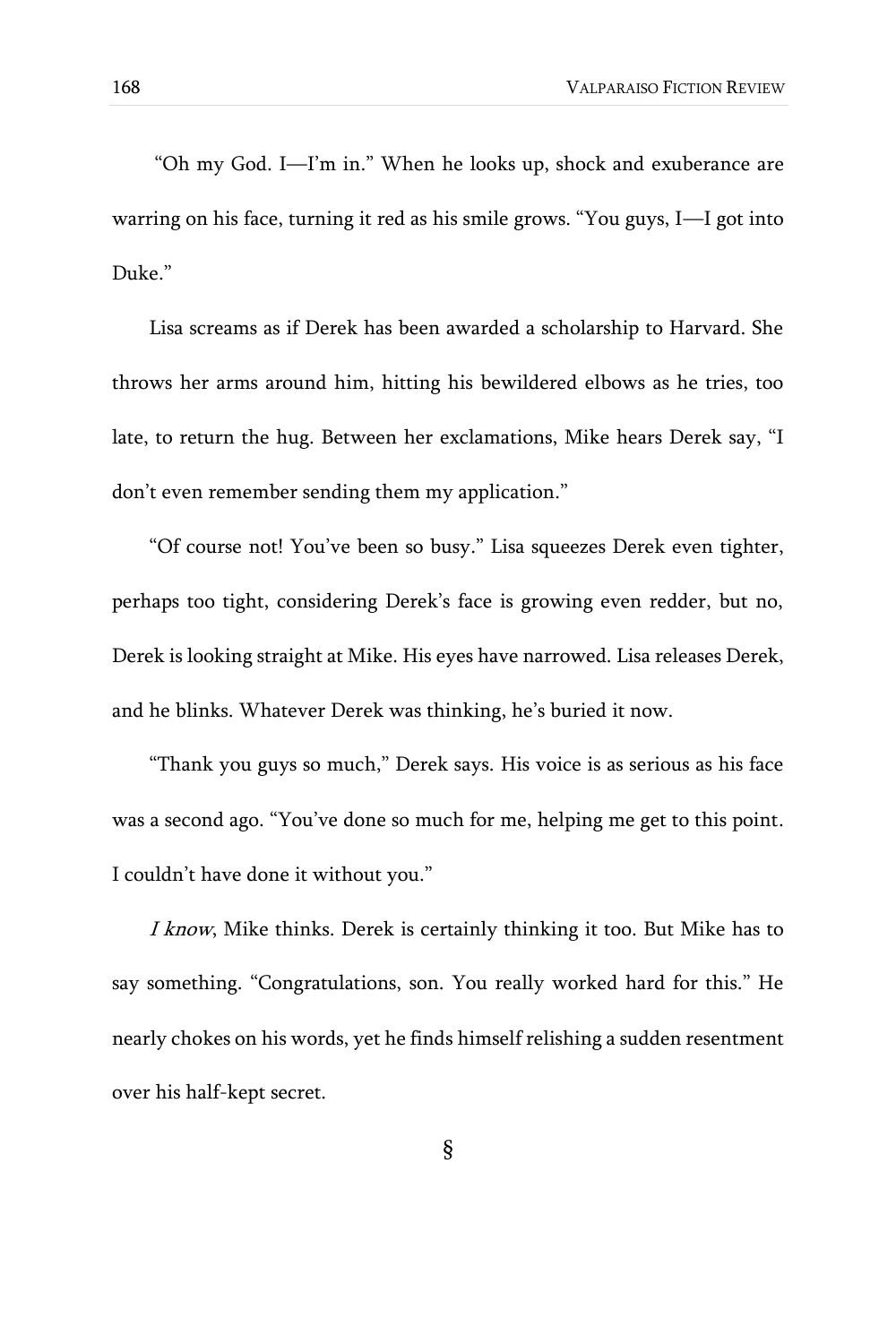The long-awaited August day has come and gone. Derek is launched; Mike can breathe again. The evening they get home from Duke, he makes hot chocolate with marshmallows for himself and Lisa. He clutches a mug in each hand, making his way out of the kitchen. Lisa's tears have dried, and now she is just…tired, perhaps tired enough that she won't wake up during the night and move out to the couch. He hopes to set a good tone, to reestablish their relationship as primarily a couple instead of parents, to make the most of what is probably their last milestone until his retirement.

But when he gets to the family room, Lisa is throwing a blanket over the sofa. A sheet is already neatly tucked around the sides, and her pillow from their bed stands at the ready near the arm of the couch, a soldier defending against his protests.

"What are you doing?"

She straightens the blanket, as if she isn't planning to crawl under it in a minute. "I thought I'd sleep out here tonight. I'm usually here by morning anyway." She says it without a trace of resentment in her voice. Mike wishes she would resent it. She doesn't seem to care at all.

"Is it because of Derek?"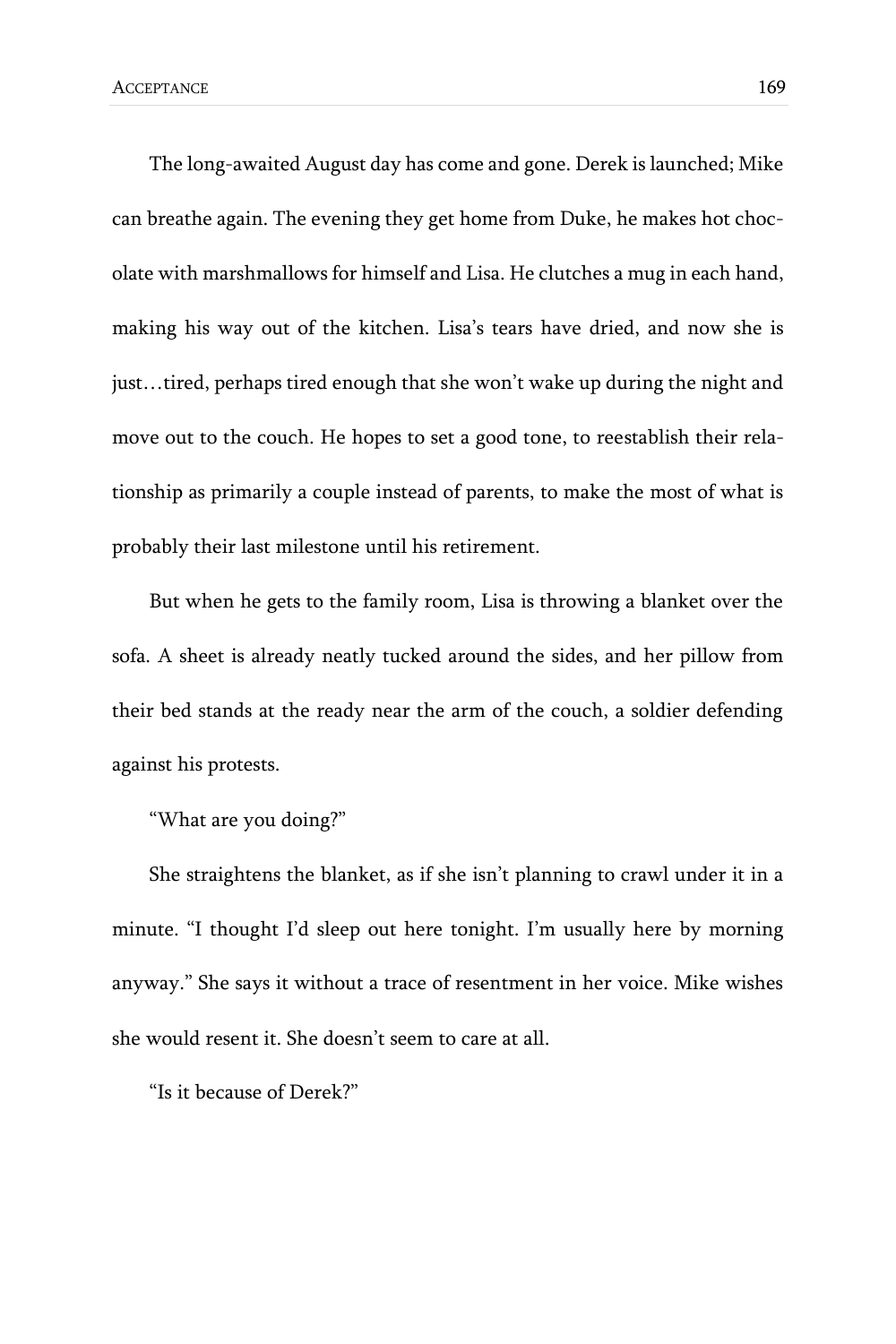He knows it isn't. She doesn't answer, and her silence sounds like she's considering how to phrase The Truth, the reason she's been sneaking out here at night and not telling him why. He wants to remain silent so she will speak, but he can't stop himself: "Is this what you've been waiting for? For Derek to leave so you don't have to make any more pretenses?"

"Well, there was no reason to worry him." She straightens the alreadysmooth blanket.

Mike is baffled. "What about worrying me?"

Lisa looks up. The skin between her eyebrows is creased. "What do you have to be worried about?"

"Just tell me why you come out here all the time." Exasperation is leaking through in his voice. "Why are you avoiding me? I don't think I'm"—he doesn't know what word to use—"*pressuring.*"

Lisa lets out a deliberate sigh, one Mike knows is meant to introduce a lesson rather than release anything like the frustration he is feeling. "This is not about sex, Mike. It's because you snore. That's it. That's really all there is."

She sounds like she has said this before. Mike rummages through his memories of the past year, but he doesn't remember anything about snoring except that she dropped the subject long before now.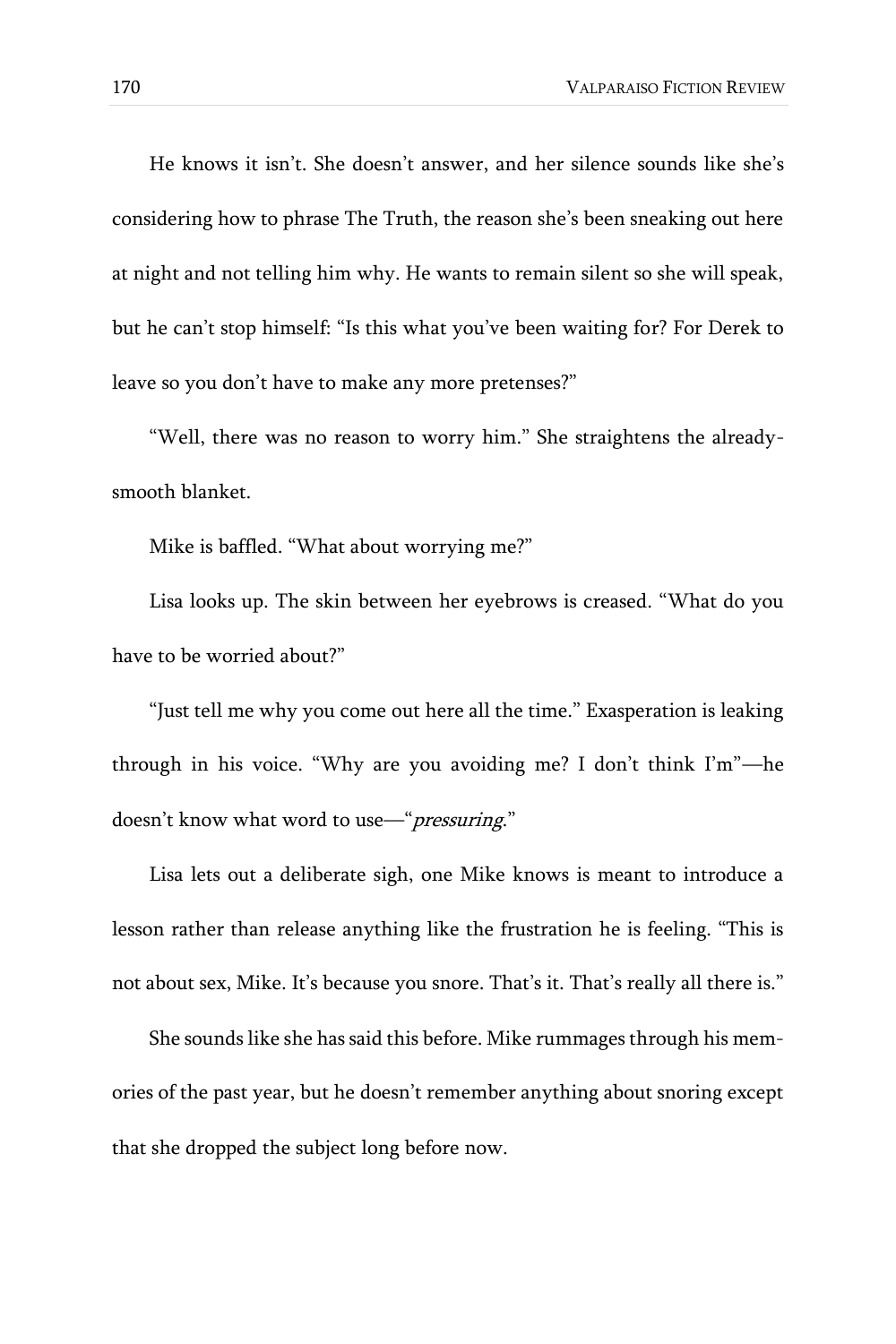"Why didn't you just tell me?"

"I did tell you." Her unruffled air perturbs him. She sounds like she has gone over this topic again and again—with herself, perhaps with friends—and decided he cannot be argued with rationally. "I told you over a year ago, and you wouldn't hear it. I don't like not sleeping in our bed, but I can't sleep otherwise."

So this is it: the longsuffering wife has given up talking to her insensitive husband, who is too obtuse to understand what he has put her through. It's passive aggressive. It's manipulative. And Mike knows how to call it out.

"So tell me what I can do differently," he says, "if it's really just the snoring."

Another sigh escapes Lisa, but this one is tiny, breathed through slit nostrils, reminding him of a boiling pot of water. "Go to your doctor. See what he says. Maybe you just need to lose weight or cut out alcohol."

Or maybe, he knows she is thinking, you need a CPAP, surgery.

"So you don't *know* what you want." He works to keep his voice even. "Is it the drinking, is it my weight—and what, twenty pounds, fifty—"

"Mike." She holds up a hand. "See your doctor."

She isn't speaking, isn't blinking, isn't turning away. She is waiting.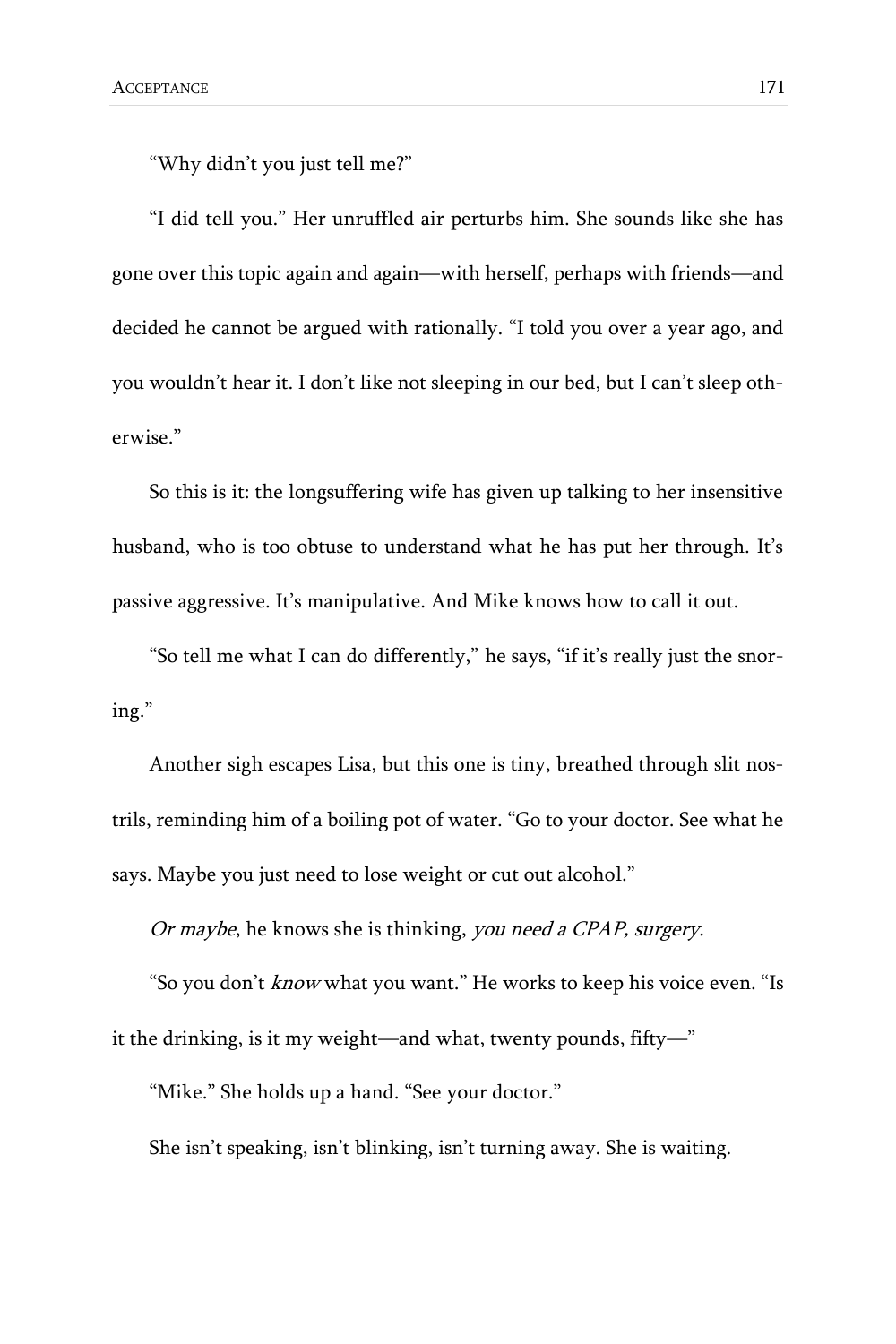Maybe he should see his doctor. Plenty of people see doctors; he wouldn't have a job if they didn't. He tries to imagine himself on the other end of the doctor-patient relationship, this time for more than a routine physical, without the tools and knowledge and power. He sees only a man clothed in puke green scrubs, freakishly elongated because Mike is looking up at him from an examining table. Mike picks up the mugs and takes them back to the kitchen, where he dumps their contents down the disposal. The hot chocolate was getting cool anyway, and the once-taut marshmallows were dissolving into soft, slack blobs.

### §

It is the end of October, and Mike has lost ten pounds. Lisa hasn't noticed, or if she has, she hasn't mentioned it. Nor has she altered her nightly routine. Mike wonders if he can learn not to think about it as he strips the bedding from the couch. After all, he and Lisa have the house all to themselves, for the rest of their lives, and really, that was what he was looking forward to since the girls moved out. He wads up the sheets and blanket and tosses the whole bundle onto the armchair just before the phone rings.

Lisa is out. Mike picks up.

"Dad?"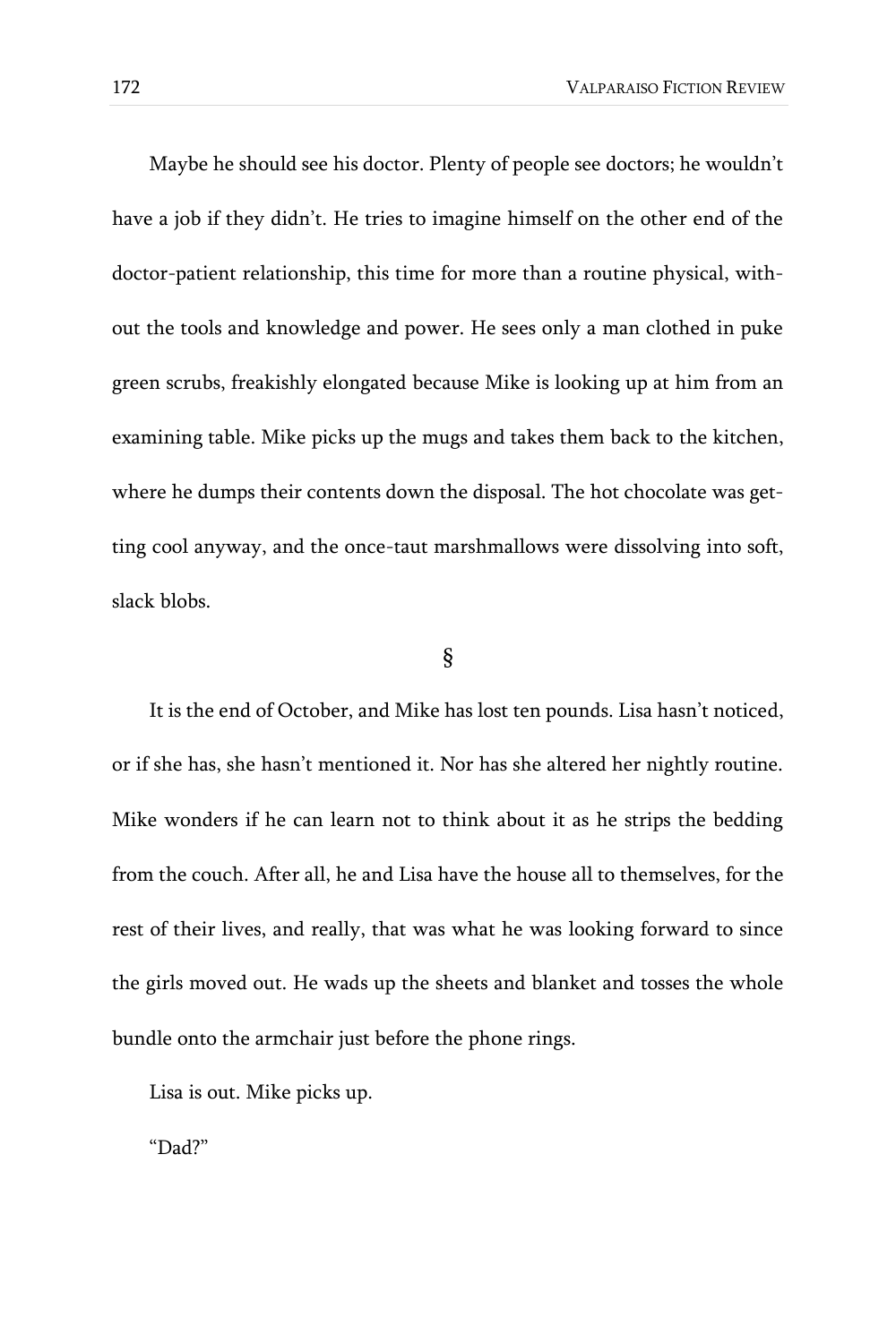Mike almost drops the receiver. He has gotten into the habit of letting Lisa answer on Mondays, when Derek usually calls. He chats with Lisa for half an hour before Mike picks up to see how things are going, make sure Derek is studying, talk about his grades. They're done before football comes on.

Today is a Wednesday.

"Put Mom on too," Derek says.

Mike looks up, desperately, willing Lisa to appear in the kitchen. "She's not here."

A terrified silence hangs between them.

"I saw my advisor today." Derek's voice sounds like a violin string about to snap. "If I don't ace at least three of my finals, they're putting me on academic probation."

Mike leans back. He wants to rewind the last ten seconds and not pick up the phone. He is supposed to be done now—done raising kids, done with the college drama—and here he is again, only now he's parenting an adult hundreds of miles away, an adult who's been bullshitting his father for two months. Derek is supposed to be launched now, flown the coop, on his own, but he's still the same kid Mike foisted on Duke.

Should he have done it?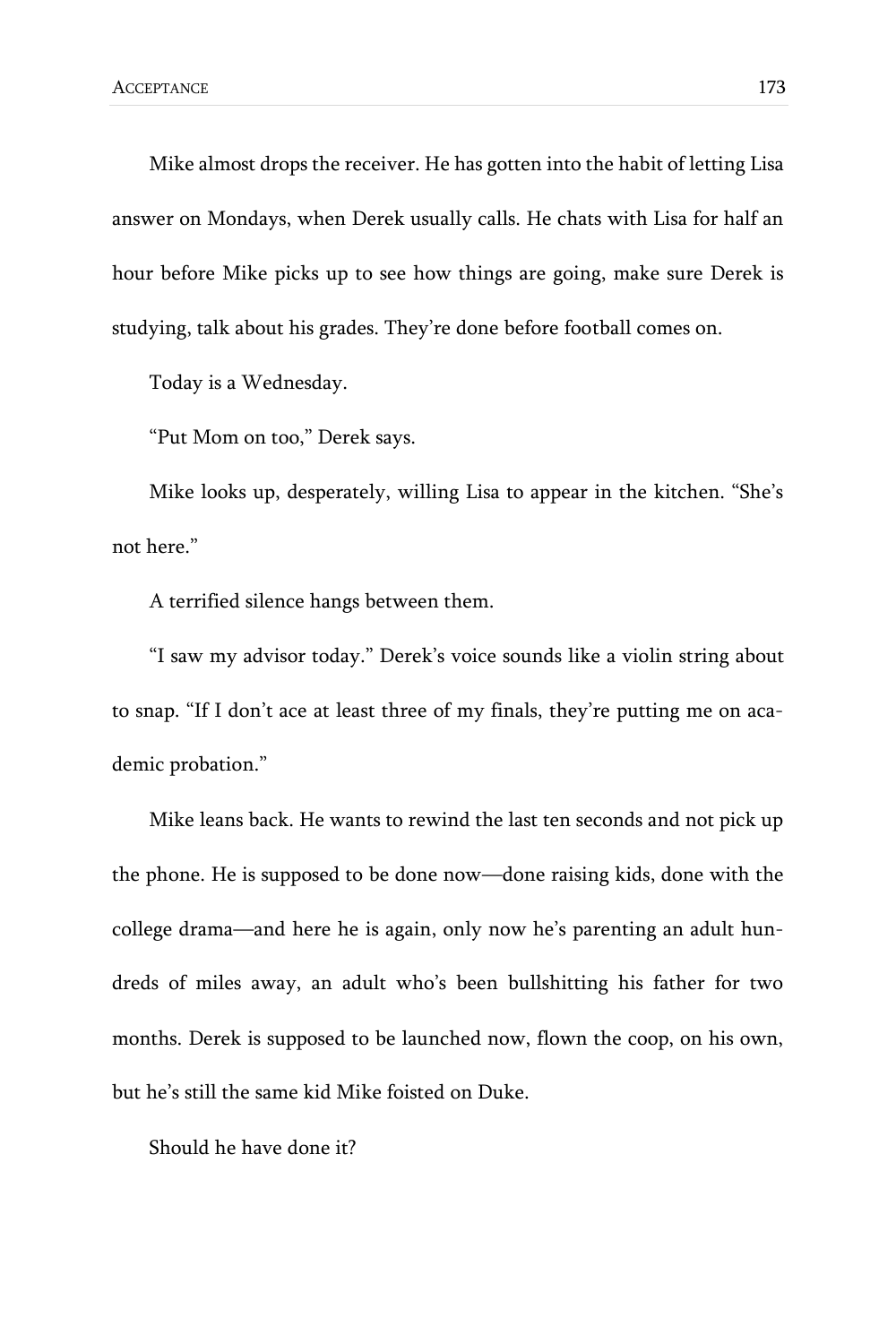It doesn't matter now. His son is still on the line. He has to say something. "Probation." Mike clears his throat. "That's serious."

"I know." Derek sounds impatient, cornered. "Dad, what do I do?"

Mike taps his fingers on the counter. Man up and take college seriously, he wants to say. "There's not much I can do at this point. Now it's about what you do."

"I know, Dad. That's what I'm saying. It's just that I don't know what to do."

Mike clenches his jaw. "You take your finals. You get those A's you need, you learn from your mistakes, and you move on. What else do you need to know?" He runs through the list of what he should make sure Derek is doing: studying, going to office hours, getting a tutor, and (most of all) not partying as much as he knows Derek is capable of. But Derek will just keep insisting he is doing all these things, and Mike will know he is lying.

"I knew I should have waited for Mom," Derek says.

Mike ignores his son's petulance. "Your mom is much more enabling than your old man is. She doesn't like to push you."

"You push too much." Derek's voice has risen. "It had to be medicine. It had to be Duke. It has to be everything you want."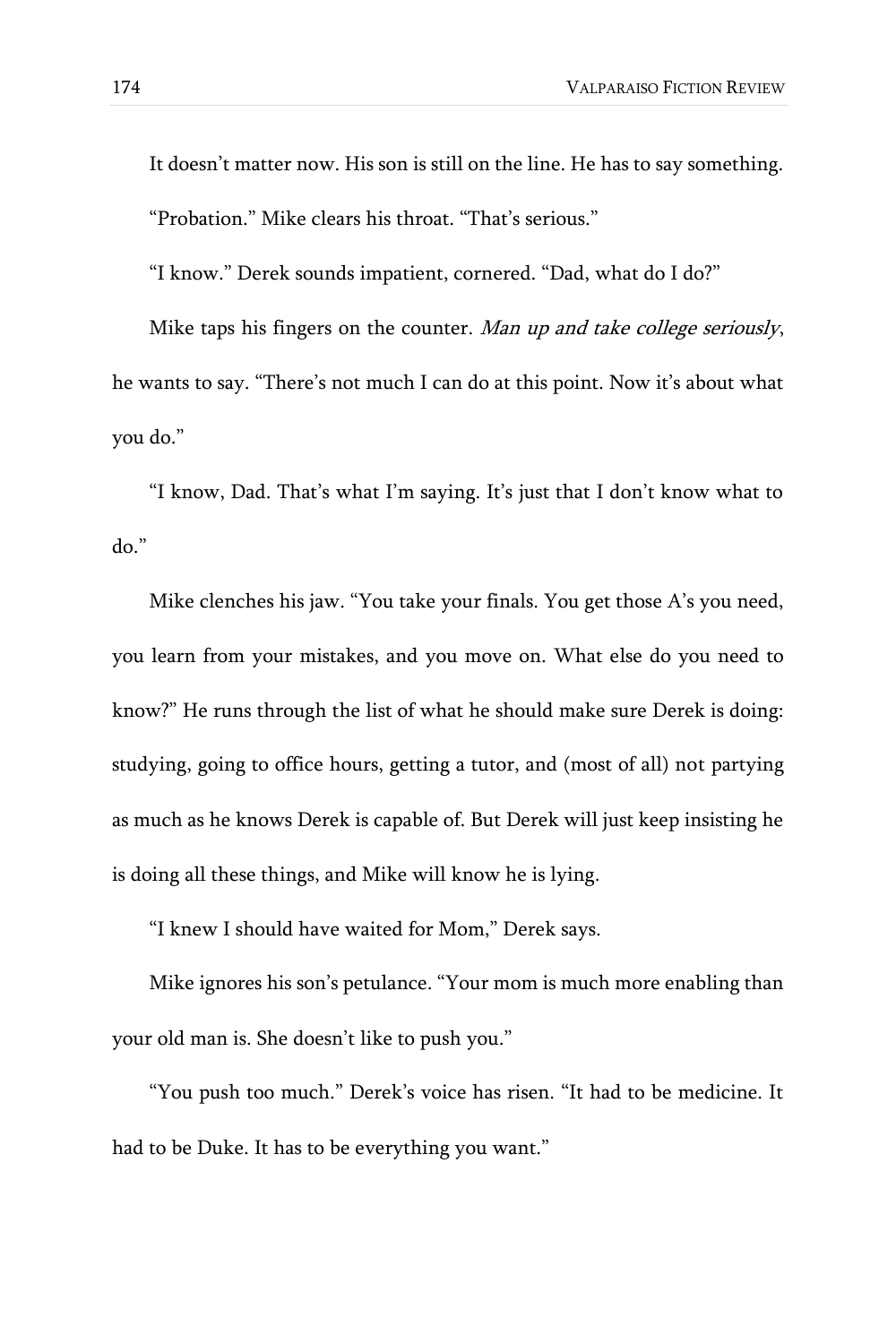"Well, then." Mike feels the slow growl creeping out of his throat. "What do you want, son? Please, tell me, what do you want? You never seem to know. You certainly never act like you care. If I didn't push you, you'd just roll right back down the mountain."

Mike feels even angrier when he realizes Derek will not understand the reference.

"You're right." Derek's voice wavers. "I don't know. I don't have a clue."

This is what Mike has been waiting to hear, but now that it's said, it sounds less like an admission than an accusation. His son is transforming his own faults into those of his father, even after Mike has sent his own integrity via uploaded attachment to a better college than a kid like Derek could hope to get into.

"You know what?" Mike says. "Maybe you do have a clue. Maybe you were right, wanting to settle for a community college, stay home when all your friends are moving on. Maybe you still need that kind of structure. Maybe it will help you *find yourself.*" He hasn't actually heard Derek use that phrase, but he is sure his son has thought it many times, always in accusation.

"Dad"—Mike hates how Derek says Dad to play on his sympathies—"I never said I wanted a *community*-"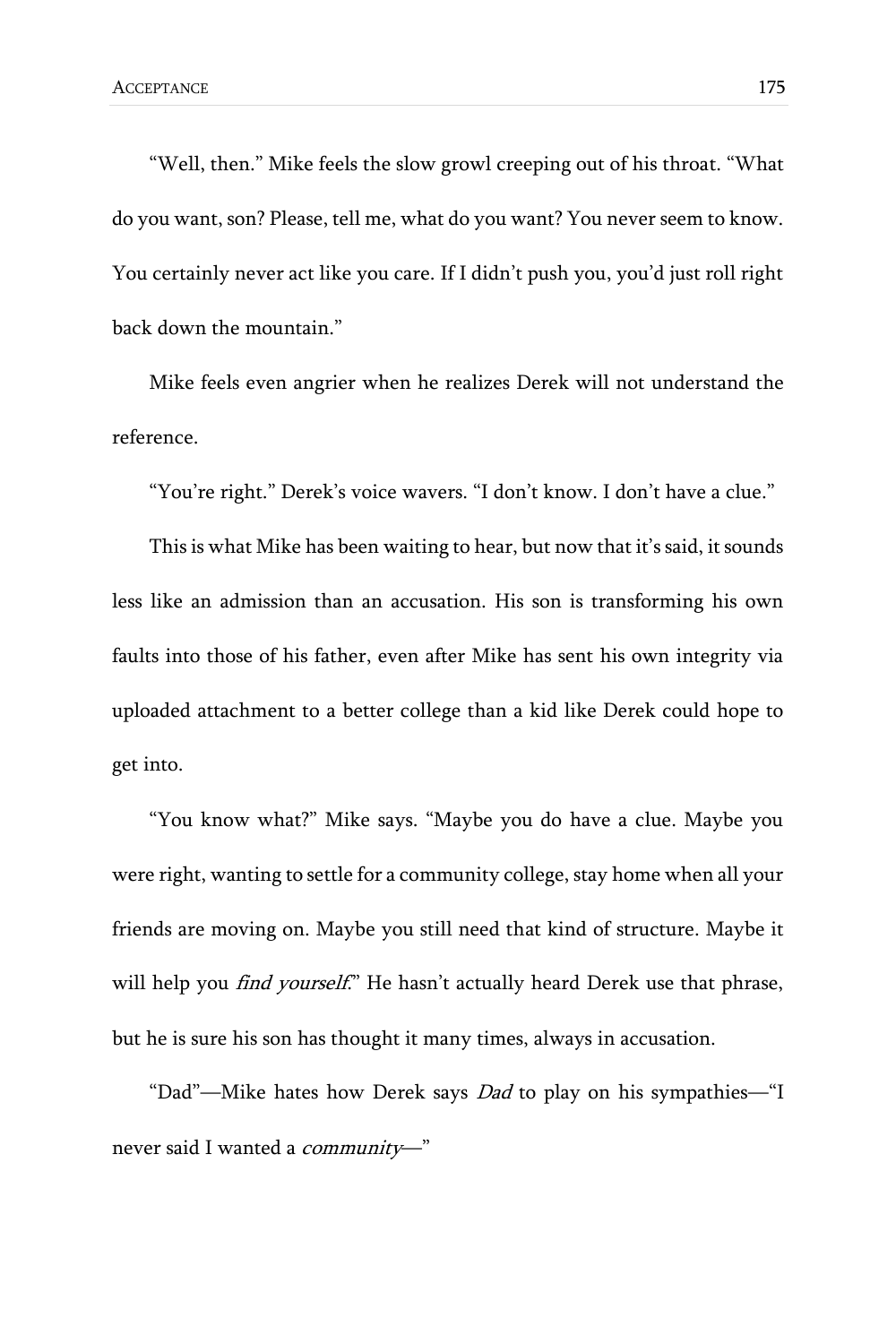"But you don't know what you want," Mike says, and his voice has a note of finality and triumph that he doesn't quite feel. "So your mother and I will have to discuss what's best for you."

He hangs up. His only son has been partying away his first semester of college, at Duke of all places. For a moment Mike wonders if Lisa could see this coming and feels angry with her for not telling him…what? Derek would never mention hookups and keg stands to his *mother*, and she would believe whatever angelic accounts he gave her. No, Mike should have known better. He should have probed further when Derek told him every week that he was studying and keeping up his grades. Now Mike will have to tell Lisa that Derek is failing.

The sheets on the armchair are glaring at him.

Maybe Lisa doesn't have to find out. Mike goes to his study before he knows what he wants to do. All he knows is that he can spare her the knowledge that their son may not have the future that their daughters have. Maybe he can postpone Derek's fate until he has had time to adjust to the rigors of university life. Derek is not on probation yet. There is still time, which means there must still be something somebody can do.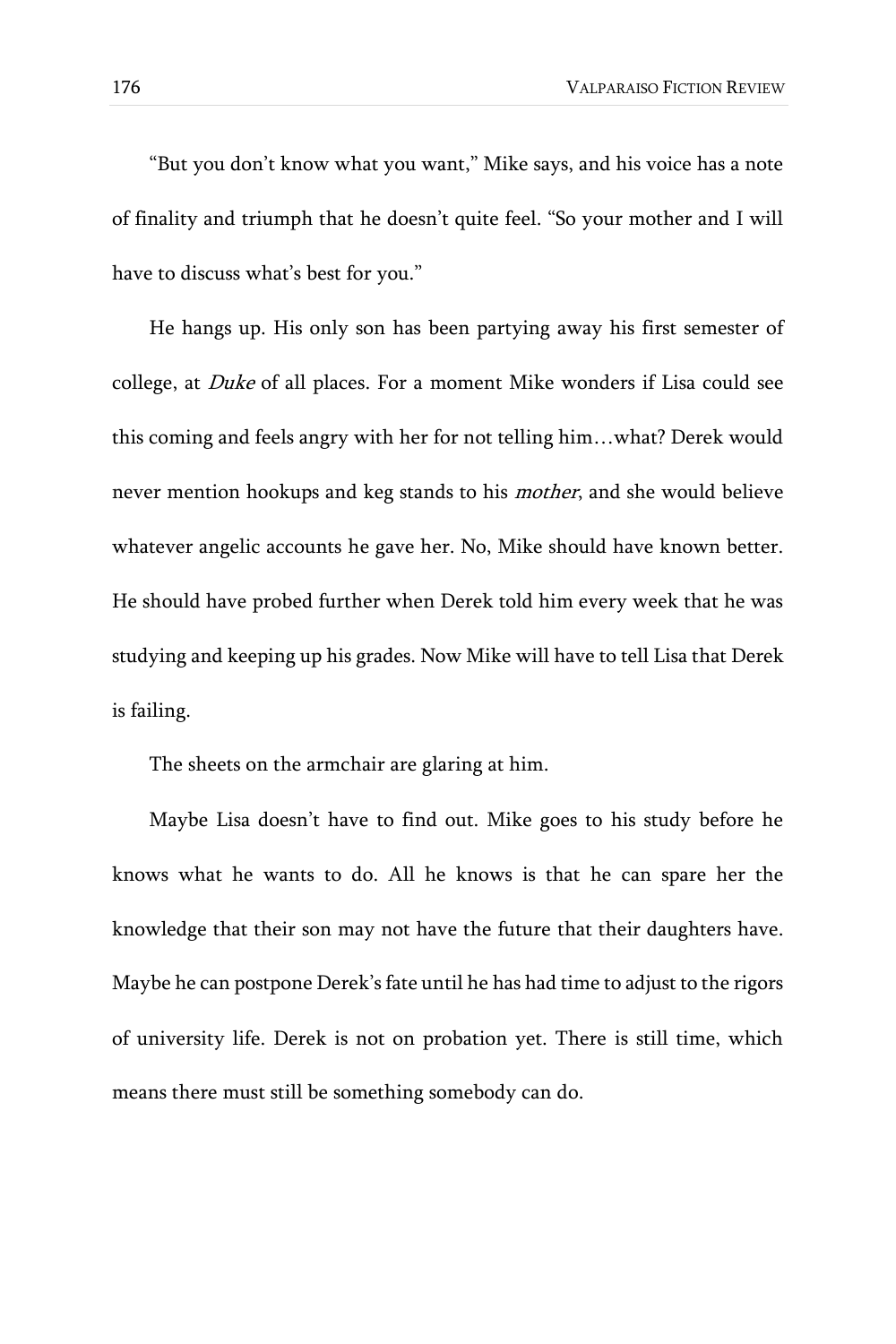Mike opens his email and pulls up the list of Derek's professors; Lisa forwarded it to him shortly after they got home from dropping Derek off. On the university website, Mike finds the professors' office phone numbers. The first on the list is a Dr. Linda Hayes. In the email, a parenthetical note says she teaches Derek's chemistry class. The call goes to voicemail. He feels out of breath but says hello, he is Dr. Michael Harrison, he is calling about his son Derek's performance in her class, would she please call him back at this number at her earliest possible convenience? He leaves the same message on the voicemail of Dr. Herbert Blum, English Composition One.

He is surprised when Dr. Christopher Gonzales, Calculus Two, picks up on the second ring.

"Hi, this is Dr. Michael Harrison"—he has his message memorized and sounds like a telemarketer, even to himself—"and I'm calling about my son Derek's performance in your class."

A second of dead air.

"I'm sorry, Mr. Harrison, but by law I can't discuss my students' grades with anyone but them. FERPA restrictions."

Mike hangs up. Maybe it looks suspicious to end the call so abruptly, but he finds it embarrassing to have missed such an obvious hitch in his plan. He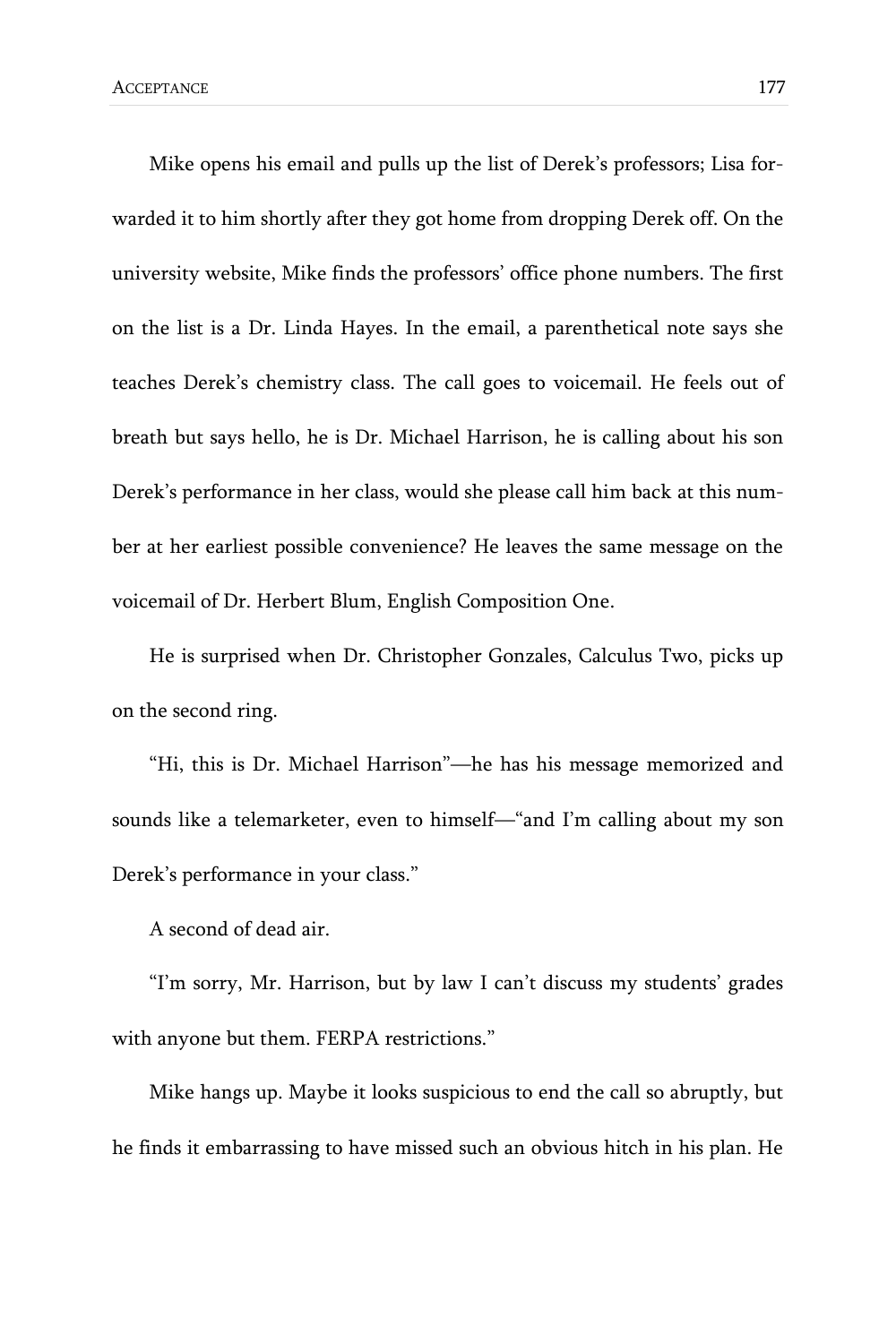imagines Drs. Hayes and Blum listening to their voicemails. His vision blurs; the professor list dissolves into a sea of black and white.

What was the plan, anyway? To call each professor and beg for Derek to have a second chance, the way Derek often begged him and Lisa when Derek was a child, the way he probably begged his way through high school? Mike is stuck at his computer, powerless to discover his own son's grades. The realization uncoils, slithering around his insides: there is nothing he can do for Derek anymore.

§

Mike schedules the pickup for six o'clock. Lisa is still out, with friends. By the time she comes home, she will be too tired to notice. At least, Mike hopes so.

At a quarter past six, an old red Toyota with an oversized flatbed rolls into the driveway. Mike rushes out to greet the three men that pile out of the cab. He pumps each hand a little too hard as he looks each man in the eye and grins. Then he leads them inside, saying "just this way, thanks so much, glad you all could come out here on such short notice."

In the family room, the four men circle around the couch.